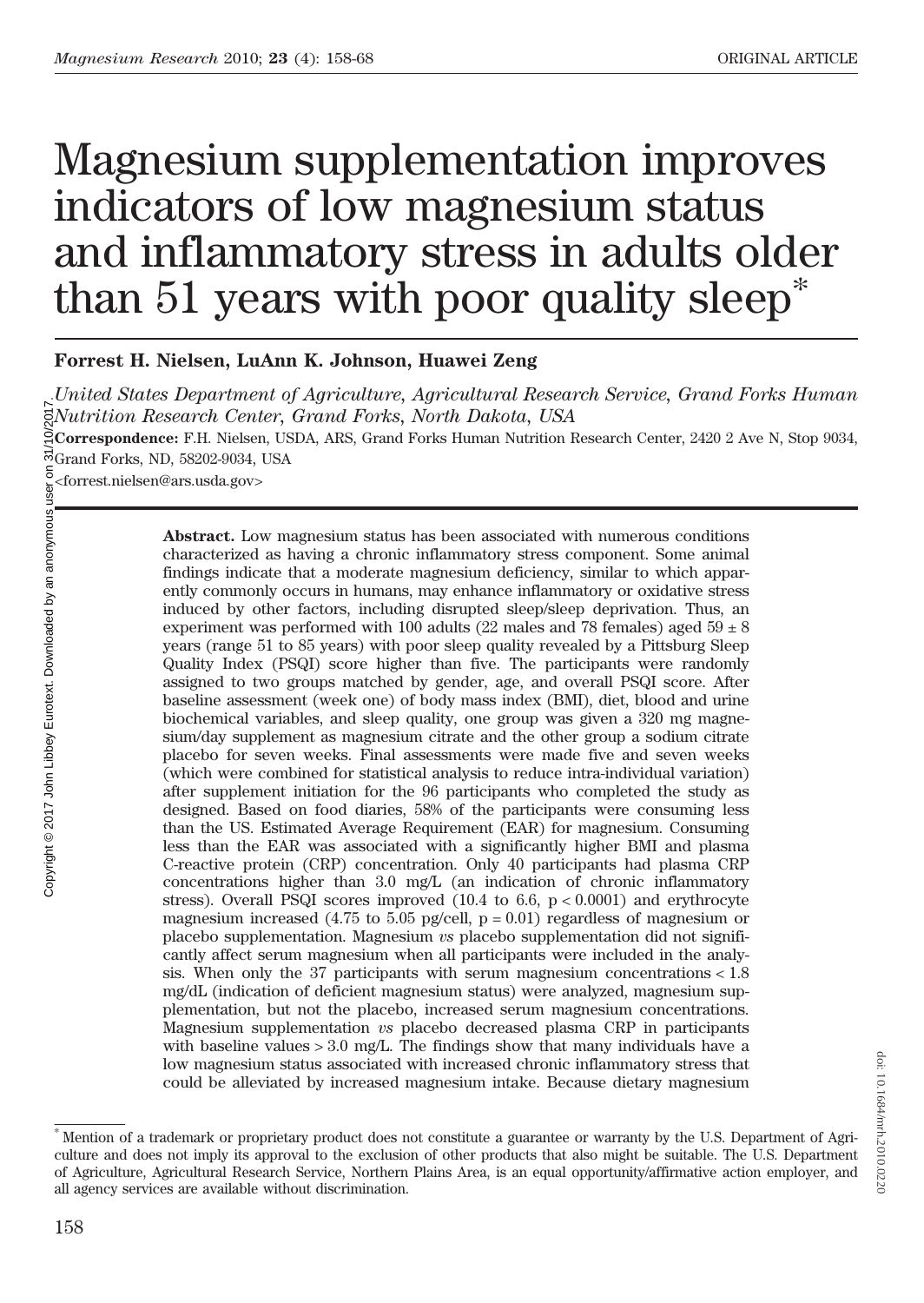intake did not change during the experimental period, another factor, possibly a placebo effect, improved sleep quality, which resulted in increased erythrocyte magnesium. This factor prevented the determination of whether magnesium deficiency contributes to poor sleep quality. The findings, however, suggest an association between magnesium status and sleep quality that needs further study to definitively determine whether a low magnesium status is a cause or an effect of poor sleep quality.

Key words: magnesium deficiency, inflammatory stress, sleep, magnesium intake, magnesium supplementation

Over 75 years ago, findings were obtained that suggested magnesium deficiency results in an inflammatory response [1]. Evidence obtained in the past 25 years, mostly from animal experiments, has confirmed that severely limiting magnesium intake to less than 10% of the requirement results in an inflammatory response characterized by the release of inflammatory cytokines and acute phase proteins, and excessive production of free radicals and oxidative stress [2]. The United States (US), National Health and Nutrition Examination Survey (NHANES) 2005-2006 data indicated that the usual magnesium intake from food of about 60% of all adults does not meet the American Estimated Average Requirement (EAR) of 255-265 mg/day for females and 330-350 mg/day for males [3, 4]. However, severe human magnesium deficiency caused by low dietary intake is unlikely. Based on dietary surveys, most people have intakes that meet at least 50% of the EAR [3]. Moderate to marginal or subclinical ( $\sim 50\%$  to  $\lt 100\%$  of requirement) magnesium deficiency alone apparently does not affect variables associated with chronic inflammatory stress in animal models [5, 6]. However, some animal findings indicate that moderate magnesium deficiency can enhance the inflammatory or oxidative stress induced by other factors [7-9].

One factor that may increase inflammatory stress is disrupted sleep/sleep deprivation [10]. Inadequate sleep duration has been associated with increases in several inflammatory biomarkers including plasma C-reactive protein (CRP) [10]. Sleep quality also has been associated with increased morning concentrations of inflammatory biomarkers IL-6 in healthy adults, elderly women and spousal Alzheimer's caregivers, and circulating IL-1β in women but not men [10]. Magnesium intake has been found to be inversely related to elevated circulating CRP concentrations [11-15]. Thus, subclinical magnesium deficiency through exacerbating a low grade inflammation may be a factor in sleep disruption or deprivation. The possibility that magnesium deprivation affects sleep quality is supported by a few human and animal studies. In a placebo-controlled, randomized cross-over experiment with 12 older (aged 60 to 80 years) participants, magnesium supplementation significantly reversed electroencephalogram (EEG) changes, including decreased slow wave sleep, that occur during aging [16]. Another study found that 27 patients with parasomnias displayed hypomagnesemia and nocturnal EEG abnormalities occurring during slow wave sleep [17]. Magnesium treatment of alcohol-dependent patients (who often have magnesium metabolism disturbances) significantly decreased sleep onset latency and improved subjective sleep quality as assessed by the Pittsburg Sleep Quality Index (PSQI) [18]. In rats, magnesium deficiency significantly increased wakefulness at the expense of slow wave sleep; magnesium supplementation restored sleep organization to its original pattern [19]. In addition to a chronic inflammatory stress relationship, sleep architecture and magnesium may have a biochemical relationship. It has been suggested than magnesium regulates sleep because it is an N-methyl-D-aspartate antagonist and a γ-aminobutyric acid (GABA) agonist [16, 19]. Sleep architecture, especially slow wave sleep, apparently is closely associated with the glutamatergic and GABAergic system.

The lack of controlled studies using a relatively large number of participants was the impetus for an experiment to determine whether magnesium supplementation improved sleep behavior (quantity, quality, and disturbance), and whether this was associated with a change in inflammatory stress measured by plasma CRP concentrations. In addition, because it has been suggested that people who have a missense variant of Thr-1482 to isoleucine (Ile) in the transient receptor potential melastatin 7 (TRPM7) gene may be at increased risk for magnesium deficiency [20], the possible influence of this polymorphism on the response to magnesium supplementation was determined.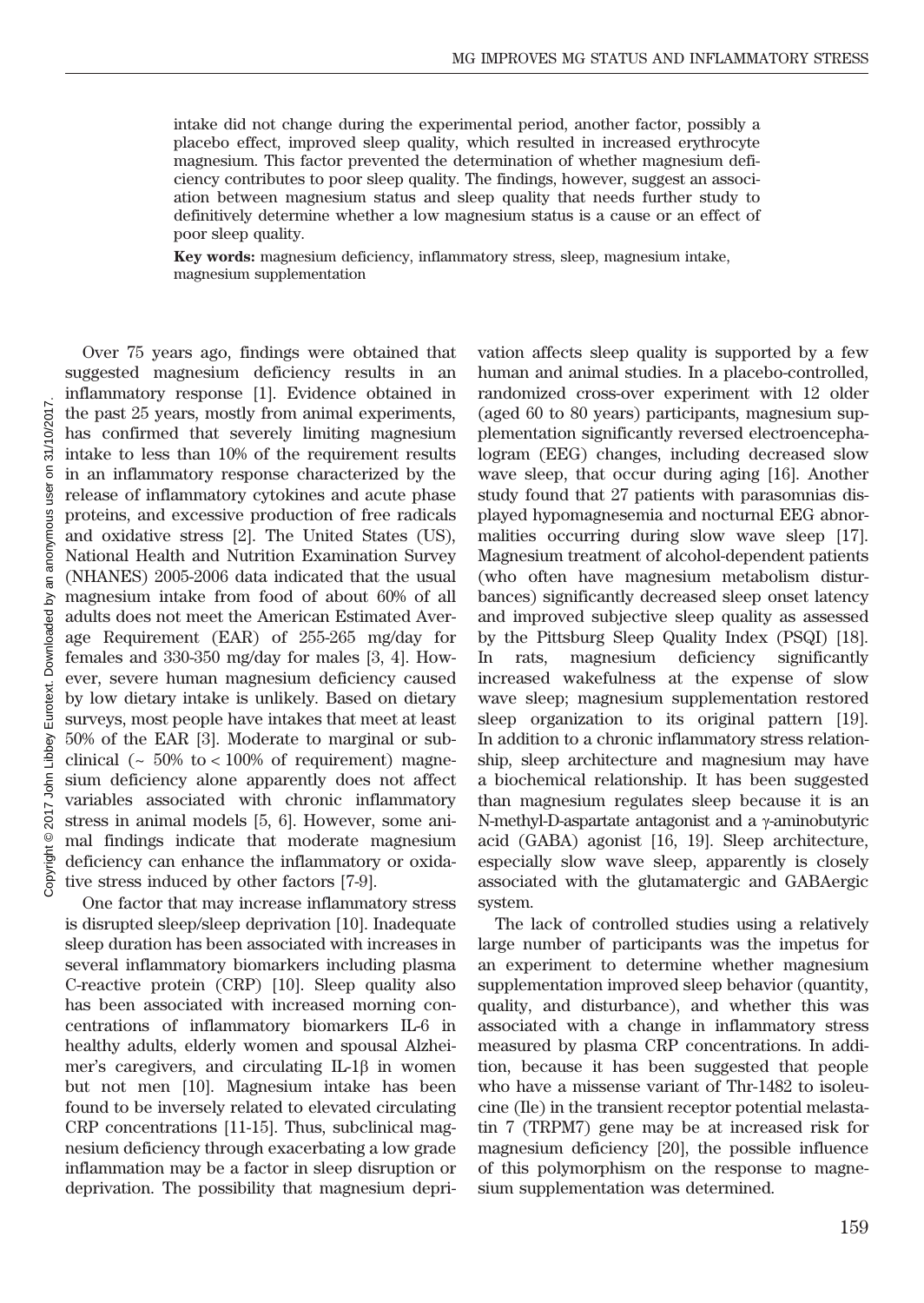# Subjects and methods

# Subjects

Male and female adults older than 51 years (age group with increased sleep disorders and likelihood of low magnesium status [21]) with sleep complaints were recruited for the study until 100 had completed the eight-week experimental protocol. Applicants for the study were not accepted for the study if they were consuming supplements providing 100 mg of magnesium or greater per day or consuming sleep medications. Because they were likely to have sleep disorders not related to magnesium  $\kappa$ status, applicants with a body mass index (BMI) greater than 40 kg/m<sup>2</sup>, respiratory tract disease, chronic obstructive pulmonary disease, or using  $\frac{5}{2}$ oxygen or continuous positive airway pressure  $\frac{1}{8}$ were not accepted. Individuals on angiotension converting enzyme inhibitors for blood pressure  $\frac{9}{5}$ control, other magnesium-retaining drugs, or potassium-sparing drugs were not accepted because of the possibility these drugs would cause retention of magnesium and potassium upon magnesium  $\delta$ supplementation that could lead to heart rhythm changes.

Eligible applicants were invited to an information meeting that explained the purpose of the study,  $\frac{1}{\mathbf{X}}$ procedures involved, and expectations of the participants. After consenting, the applicants had blood drawn for complete blood count and liver and kidney functions tests and completed the PSQI. Applicants invited to participate in the study had blood  $\frac{1}{5}$  results in the normal range and a global PSQI score  $\leq$  of greater than five (indicator of poor sleep quality). Based on a study that used the PSQI to determine  $\frac{1}{5}$ the effect of magnesium supplementation on sleep  $\frac{1}{5}$  of alcohol-dependent patients [18], a power analysis  $\frac{5}{5}$ Copyright © 2017 John Libbey Eurotext. Downloaded by an anonymous user on 31/10/2017.

indicated that to detect a significant effect of magnesium with 0.90 power and an alpha of 0.05 would require 50 participants per placebo and magnesiumsupplemented group. Seventy-eight females and 22 males gave written informed consent to participate in the experimental protocol that was approved by the Institutional Review Board of the University of North Dakota, followed the guidelines of the Department of Health and Human Services and the Helsinki Doctrine regarding the use of human subjects, and registered in Clinical Trials.gov as protocol NCT00833092. Beginning or baseline average ages, PSQI scores, BMIs and plasma CRP concentrations of the participants with no detected health problem or drug use are given in Table 1. The number of subjects consuming less than the EAR is also indicated because this was a factor in some of the responses to magnesium supplementation.

## Experimental protocol

The experiment was an eight-week, double-blind, placebo-controlled, supplementation trial. Following baseline assessment during week one of blood and urine biochemical variables, BMI, diet, and sleep quality, the participants were randomly assigned to two groups matched by gender and global PSQI score. One group was given a 320 mg/day magnesium supplement as magnesium citrate provided in five capsules, each containing an analyzed 64 mg of elemental magnesium. The other group was given five capsules containing a sodium citrate placebo. The capsules provided about 1.75 g citrate/day. The placebo and magnesium supplements were made by Gallipot, Inc. (St. Paul, Mn) from magnesium citrate and sodium citrate supplied by Dr. Paul Lohmann, Inc. (Islandia, NY). The parti-

Table 1. Baseline (mean ± SEM) age, Pittsburg Sleep Quality Index (PSQI), Body Mass Index (BMI), and plasma C-reactive protein (CRP) of subjects grouped by food diary magnesium intakes.

| <b>Magnesium</b> intake   | <b>Sex</b> | N  | Age <sup>L</sup>       | <b>PSQI</b>    | <b>BMI</b>       | $CRP$ , mg/L            |
|---------------------------|------------|----|------------------------|----------------|------------------|-------------------------|
| $\epsilon$ EAR (265 mg/d) | Female     | 44 | $59.4 \pm 1.2$ (51-85) | $11.1 \pm 0.5$ | $29.1 \pm 0.8$   | $2.74$ $(2.38, 3.14)^2$ |
| $\geq$ EAR (265 mg/d)     | Female     | 34 | $58.6 \pm 1.1$ (52-76) | $10.5 \pm 0.4$ | $27.2 \pm 0.8$   | $1.84$ $(1.57, 2.16)$   |
| $\epsilon$ EAR (350 mg/d) | Male       | 14 | $57.9 \pm 2.7$ (51-81) | $8.9 \pm 0.6$  | $31.1 \pm 1.0$   | 3.12(2.44, 3.99)        |
| $\geq$ EAR (350 mg/d)     | Male       | 8  | $62.4 \pm 2.2$ (52-68) | $8.9 \pm 0.9$  | $28.4 \pm 1.6$   | 1.30(0.94, 1.79)        |
| $\rm < EAR$               | All        | 58 | All Subjects           | $10.6 \pm 0.4$ | $29.6 \pm 0.6^3$ | $2.924$ (2.50,3.19)     |
| $>$ EAR                   | All        | 42 | $59.2 \pm 0.8$ (51-85) | $10.2 \pm 0.4$ | $27.4 \pm 0.7$   | 1.55(1.50, 1.98)        |

<sup>1</sup> Range of ages given in parentheses.<br><sup>2</sup> Geometric mean (-1 SE, +1 SE).<br><sup>3</sup> Significantly higher (p < 0.03 based on t-test) than all subjects with intakes >EAR.<br><sup>4</sup> Significantly higher (p < 0.009 based on t-test of ln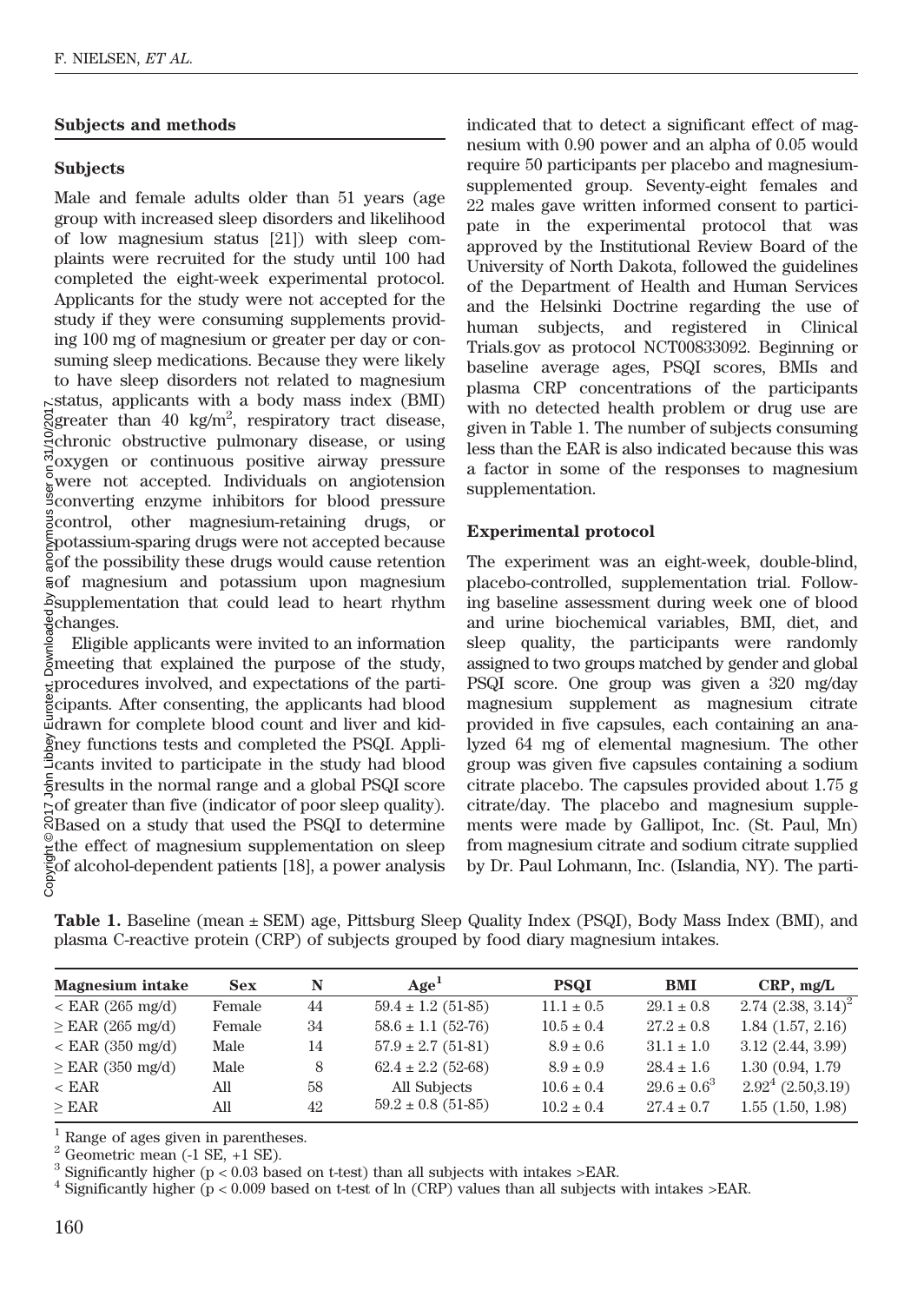cipants were instructed to consume two capsules with a morning meal, one with the noon meal, and two during an evening meal. Final assessments of blood and urine biochemical variables, BMI, diet, and sleep quality were made five and seven weeks after supplementation initiation, which were averaged for statistical analysis to reduce intraindividual variation.

## Diet and sleep quality determinations

During baseline and weeks five and seven, the participants kept a three-day food diary that included one weekend day as instructed by a dietician. Estimated average daily magnesium intake was calculated by using U.S. Department of Agriculture food composition data [22].

Sleep quality was measured by the PSQI, which is a self-rated questionnaire [23]. The PSQI has 19 individual items that generate 7 component scores for subjective sleep quality, sleep latency, sleep duration, habitual sleep efficiency, sleep disturbances, use of sleep medications, and daytime dysfunction. The sum of scores for these seven components yields one global score. In this study, use of sleep medications did not influence the global score because their use was forbidden. The global score has a possible range of 0 to 21. In this study, a global PSQI score of greater than five was considered a sign of poor sleep quality.

## Biochemical variables determinations

Magnesium and calcium in 24-hour urine samples diluted 1:10 were determined directly by inductively coupled argon plasma emission spectroscopy (ICP) (Model 3100 XL, Perkin Elmer, Waltham, MA). Concurrent analyses of Seronorm Urine (SERO AS, Billingstad, Norway) yielded means  $(mg/L) \pm SD$  of  $107 \pm 5$  and  $69.9 \pm 2.3$  compared with certified values of  $107 \pm 4$  and  $70.1 \pm 2.5$ , respectively, for calcium and magnesium. Urine citrate was determined by enzymatic assay by using a commercially available kit (Cat. # 10 139 076-035, R-Biopharm/Boehringer Mannheim, Marshall, MI) that determined citric acid. Citrate values were obtained by using its molar mass of 189.1 g/mol. Quality control determinations indicated intra assay variation of  $0.33 \pm 0.01$ (SD) mg/dL and inter assay variation of  $1.69 \pm 0.07$ mg/dL. Urine creatinine was determined by using Kit # 04810716190 for the Cobas Integra Analyzer (Roche Diagnostics, Indianapolis, IN).

Blood was processed within 90 minutes to obtain serum or plasma. Blood was allowed to clot for 20 minutes before centrifuging at 2,000 RPM for 10 minutes to obtain serum. Complete blood counts were determined by using the Cell-Dyn 3700 System (Abbott Laboratories, Santa Clara, CA). Serum total cholesterol, HDL-cholesterol, triglycerides, and glucose were determined by using standard methods of the Cobas Integra Analyzer (Roche Diagnostics, Indianapolis, IN). LDL-cholesterol was calculated by subtracting HDL-cholesterol and VLDL-cholesterol (triglycerides ÷ 5) from total cholesterol. Ionized magnesium in heparinized plasma normalized to pH 7.4 was determined by using an ion-selective electrode (Nova-CRT-8 Analyzer, Nova Biomedical, Waltham, MA). Quality control determinations indicated an intra assay variation of  $1.31 \pm 0.02$  (SD). High sensitivity CRP was determined by using a commercially available kit (Immulite 1000, Cat. # LKCR1, Diagnostics Products Corp., Los Angeles, CA). Quality control determinations found intra assay variation of (mean  $\pm$  SD) of  $0.17 \pm 0.01$ ,  $0.70 \pm 0.02$ , and  $9.32 \pm 0.41$  mg/dL. The threshold for elevated CRP was defined  $\geq 3.0$  mg/L, a concentration the American Heart Association designated as being associated with high cardiovascular risk [24], and used by others to associate elevated CRP with low magnesium intakes [11-13].

Calcium and magnesium in serum samples diluted 1:10 were directly determined by using ICP (Model 3100 XL, Perkin Elmer, Waltham, MA). Concurrent analyses of UTAK Serum (UTAK Laboratories, Valencia, CA) yielded means  $(mg/dL) \pm SD$  of  $7.62 \pm 1.2$  and  $1.67 \pm 0.11$  compared with certified values of  $8.3 \pm 2.1$  and  $1.9 \pm 0.5$ , respectively, for calcium and magnesium. Magnesium in digested red blood cells was determined by using ICP (Model 3100 XL, Perkin Elmer, Waltham, MA). The digestion procedure consisted of placing 2 mL of red blood cells in a glass tube with  $2 \text{ mL of HNO}_3$ and allowing to stand at room temperature for four hours before placing the tube in a heating block to heat contents to near dryness (not allowed to completely dry). Then, another  $2 \text{ mL of HNO}_3$  was added to the tube and the contents heated to near dryness, cooled to room temperature, and brought up to a 4 mL volume with  $2\%$  HNO<sub>3</sub>.

#### Genotyping assay

Genomic DNA was extracted from blood samples by using a DNA isolation kit (Qiagen, Valencia, CA). The genotypes of participants were determined for the TRPM7 gene, and allelic discrimination of the rs8042919 polymorphism in the TRM7 gene was assessed by using the TaqMan genotyping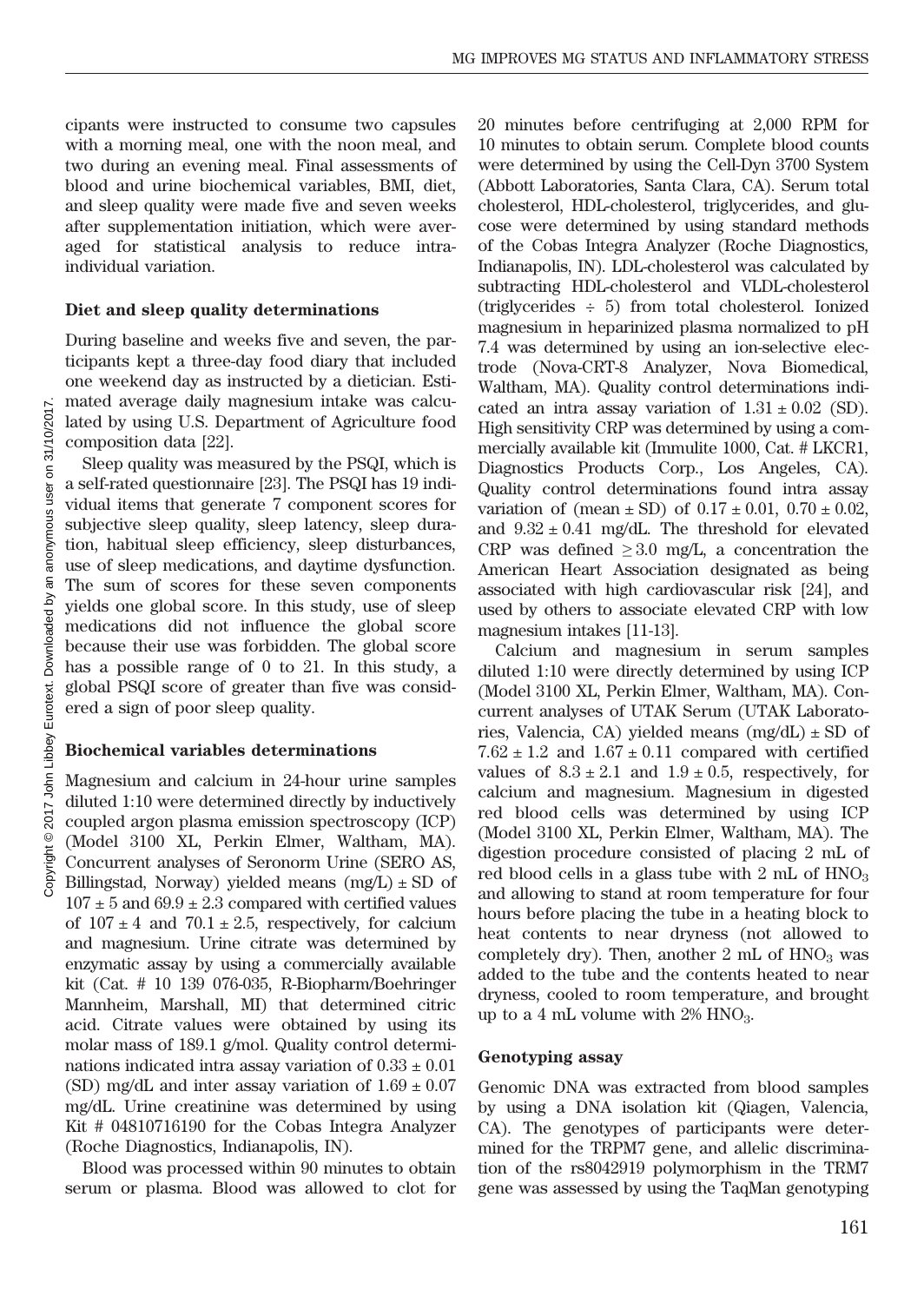assay (Assay ID: C-25756319-10; Applied Biosystems, Foster City, CA). The final volume for each reaction was 25 μL, consisting of 12.5 μL TaqMan Universal PCR Master Mix (Applied Biosystems, Foster City, CA), 1.25 μL primers/TaqMan probes, and 20 ng genomic DNA. The PCR conditions were: 95 °C - 10 m for an initial denaturation step; 45 cycles at 95 °C - 15 s, and at 60 °C - 60 s. Fluorescence was measured with 7300 Real-Time PCR system, genotypes were determined by using 7300 System SDS Software (Applied Biosystems, Foster City, CA).

## Data analysis

Statistical analyses were done by using SAS Version 9.2 (SAS Institute, Cary, NC). Baseline data compar- $\sum_{n=1}^{\infty}$  isons were made by the t-test. Treatment comparisons were made by repeated measures analysis of <sup>g</sup>variance followed by Tukey contrasts when appropriate. Sleep component comparisons were made by Chi-square analysis. CRP data were highly skewed and were logarithmically transformed so their distribution would more closely approximate  $\frac{2}{7}a$  normal distribution. Results for CRP are reported  $\frac{3}{8}$ as geometric mean with a ± 1 SE interval. A p ≤ 0.05 was considered significant. Statistical analyses did not include three participants who did not adhere to protocol guidelines for the consumption of supplements and medications. A fourth subject was not included because she became ill with an inflamma- $\frac{2}{3}$  tory condition during week seven that required anti-<br> $\frac{1}{3}$  higher and ontian inflammatory modication biotic and anti-inflammatory medication. Copyright © 2017 John Libbey Eurotext. Downloaded by an anonymous user on 31/10/2017.

## Results

The food diaries indicated that dietary (nonsupplemented) magnesium intakes did not change during the experimental period. The mean intakes  $\pm$  SEM (mg/day) for periods one, two and three, respectively, were  $287 \pm 12$ ,  $281 \pm 13$  and  $278 \pm 15$ for the placebo group and  $280 \pm 11$ ,  $287 \pm 14$  and  $283 \pm 13$  for the magnesium-supplemented group. Based on the mean of the three sets of food diaries for each individual, 58% of the participants were consuming less than the EAR for magnesium (44 of 78 women and 14 of 22 men; table 1). This number is similar to the 60% number found by NHANES 2005-2006 for adults [1]. The low magnesium intake was associated with a significantly higher BMI and plasma CRP concentration at baseline (table 1). Only 40 of the participants had a plasma CRP concentration higher than 3.0 mg/L at baseline. Genotyping analysis of TRPM7 gene found 80 participants were thr1482 homozygous; 18 participants were Thr1482Ile heterozygous; and only two participants had the Ile1482 homozygous polymorphism.

The data in table 2 indicate that most participants followed protocol guidelines for consumption of supplements. Urinary citrate excretion (mg/24 hr) tended  $(p = 0.07)$  to increase upon consumption of the supplements, which contained citrate. Urinary magnesium increased in participants supplemented with 320 mg magnesium/day but not in participants receiving the placebo. At the end of the study, the magnesium-supplemented participants excreted

| ight<br>$\frac{1}{8}$ Treatment              | N  | Period          |                   | <b>Magnesium</b> |            | Calcium        | <b>Citrate</b> |              |  |
|----------------------------------------------|----|-----------------|-------------------|------------------|------------|----------------|----------------|--------------|--|
|                                              |    |                 | mg/24hr           | $mg/mg$ Cr       | mg/24hr    | $mg/mg$ Cr     | mmol/dL        | mmol/mmol Cr |  |
| Placebo                                      | 49 | <b>Baseline</b> | 91 <sup>a</sup>   | $0.084^{\rm a}$  | 138        | 0.127          | 1.78           | 1.85         |  |
|                                              |    |                 | $(86, 96)^{1, 2}$ | (0.079, 0.087)   | (127, 150) | (0.117, 0.137) | (1.64, 1.94)   | (1.69, 2.02) |  |
| Placebo                                      | 49 | End             | 83 <sup>a</sup>   | $0.077^{\rm a}$  | 115        | 0.107          | 2.17           | 2.28         |  |
|                                              |    |                 | (79, 87)          | (0.073, 0.081)   | (106, 125) | (0.099, 0.116) | (1.99, 2.36)   | (2.09, 2.49) |  |
| $+300$ mg Mg/d                               | 46 | Baseline        | 83 <sup>a</sup>   | $0.082^{\rm a}$  | 127        | 0.126          | 1.42           | 1.60         |  |
|                                              |    |                 | (79, 87)          | (0.078, 0.087)   | (117, 137) | (0.117, 0.136) | (1.31, 1.54)   | (1.47, 1.74) |  |
| $+300$ mg Mg/d                               | 46 | End             | 120 <sup>b</sup>  | $0.115^{\rm b}$  | 138        | 0.133          | 1.59           | 1.73         |  |
|                                              |    |                 | (114, 126)        | (0.110, 0.121)   | (128, 150) | (0.123, 0.144) | (1.46, 1.72)   | (1.59, 1.88) |  |
| Analysis of variance of ln values – p values |    |                 |                   |                  |            |                |                |              |  |
| <b>Treatment</b>                             |    |                 | 0.009             | 0.0002           | 0.54       | 0.19           | 0.001.         | 0.01         |  |
| Week                                         |    |                 | 0.009             | 0.01             | 0.56       | 0.48           | 0.07           | 0.10         |  |
| Treatment x Week                             |    |                 | < 0.0001          | < 0.0001         | 0.10       | 0.17           | 0.61           | 0.44         |  |

Table 2. Effect of treatment on urinary excretion of magnesium, calcium and citrate.

<sup>1</sup> Values not followed by the same letter are significantly different from each other as determined by Tukey's contrasts.

 $2$  Values presented are geometric means (-1 SE, +1 SE).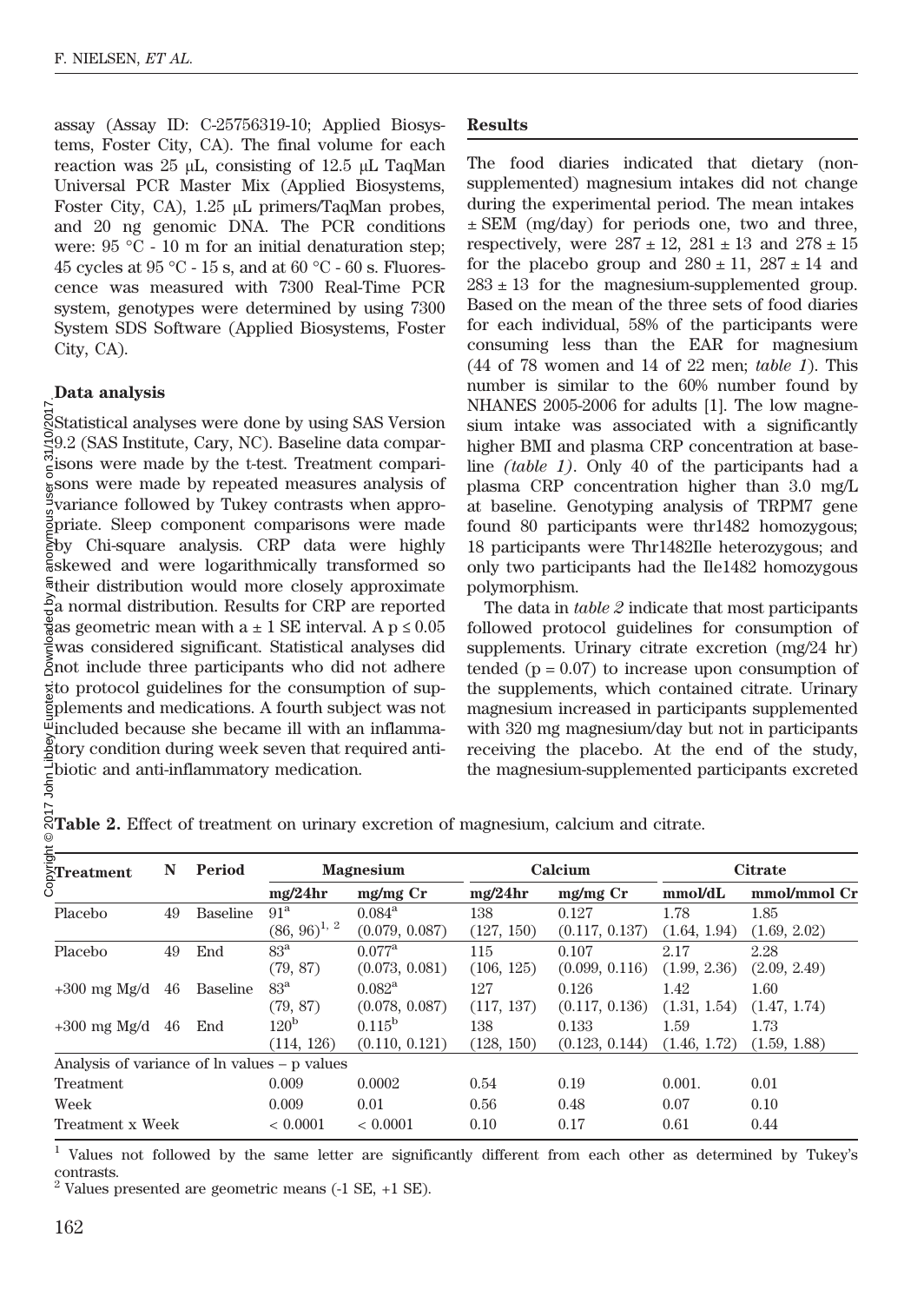significantly more magnesium, and slightly, but not significantly ( $p = 0.10$  for diet x week interaction), more calcium than participants consuming the placebo.

Figure 1 shows that regardless of treatment, global PSQI scores decreased from baseline to the end of the study. The decreases were from a mean of 10.4 to 7.0 in the magnesium-supplemented participants and 10.4 to 6.3 in the placebo group. Analyses of the seven components of the global PSQI, which were similar at the beginning of the study, found a significant change in only the number of sleep disturbances at the end of the study *(figure 2)*. More magnesium-supplemented than placebo participants had sleep disturbance component scores of 2 or more vs 0-1 at the end of the study.

When all participants were included in the analysis, serum total and ionized magnesium and serum calcium concentrations were not significantly affected by treatment (table 3). In addition, when all participants were included in the analysis, blood cell counts, cholesterol, cholesterol fractions, triglycerides, and glucose were not affected by treatment (data not shown). However, erythrocyte magnesium expressed per cell or per gram of hemoglobin increased between baseline and the end of the study regardless of treatment (table 3).

To determine whether differences in inflammatory stress or magnesium status had an effect on the response to the magnesium supplementation, analyses were performed on data obtained from participants with indicators suggesting a low magnesium status or low-grade inflammation. Sleep quality responses were not different from any participants when the 37 participants with baseline serum magnesium concentrations less than 1.8 mg/dL (an indication of deficient magnesium status) were included in the analysis (data not shown). However, in these 37 participants, both serum calcium and total magnesium increased from baseline to the end of the study regardless of treatment (table 4). The increase resulted in the mean being in the normal range ( $\geq$  1.8 mg/dL) for the magnesiumsupplemented participants; however, their increase was not significantly different from that of the participants given the placebo. Ionized magnesium increased slightly, but not significantly  $(p = 0.10)$ across both groups. Although total and ionized magnesium were lower, the percentage of serum magnesium that was ionized was significantly higher  $(74.6 \text{ vs } 68.9, p < 0.0001, t-test)$  in these participants than in those with baseline serum magnesium greater than 1.8 mg/dL. Although the increase from baseline to the end of the study in erythrocyte magnesium appeared to be the same as when all participants were included in the analysis, this was not significant; apparently this was caused by the increased variability with a smaller number participants.



Figure 1. Effect of treatment on global Pittsburg Sleep Quality Score (PSQI). The global PSQI score decreased significantly (p < 0.0001) from baseline to eight weeks regardless of treatment.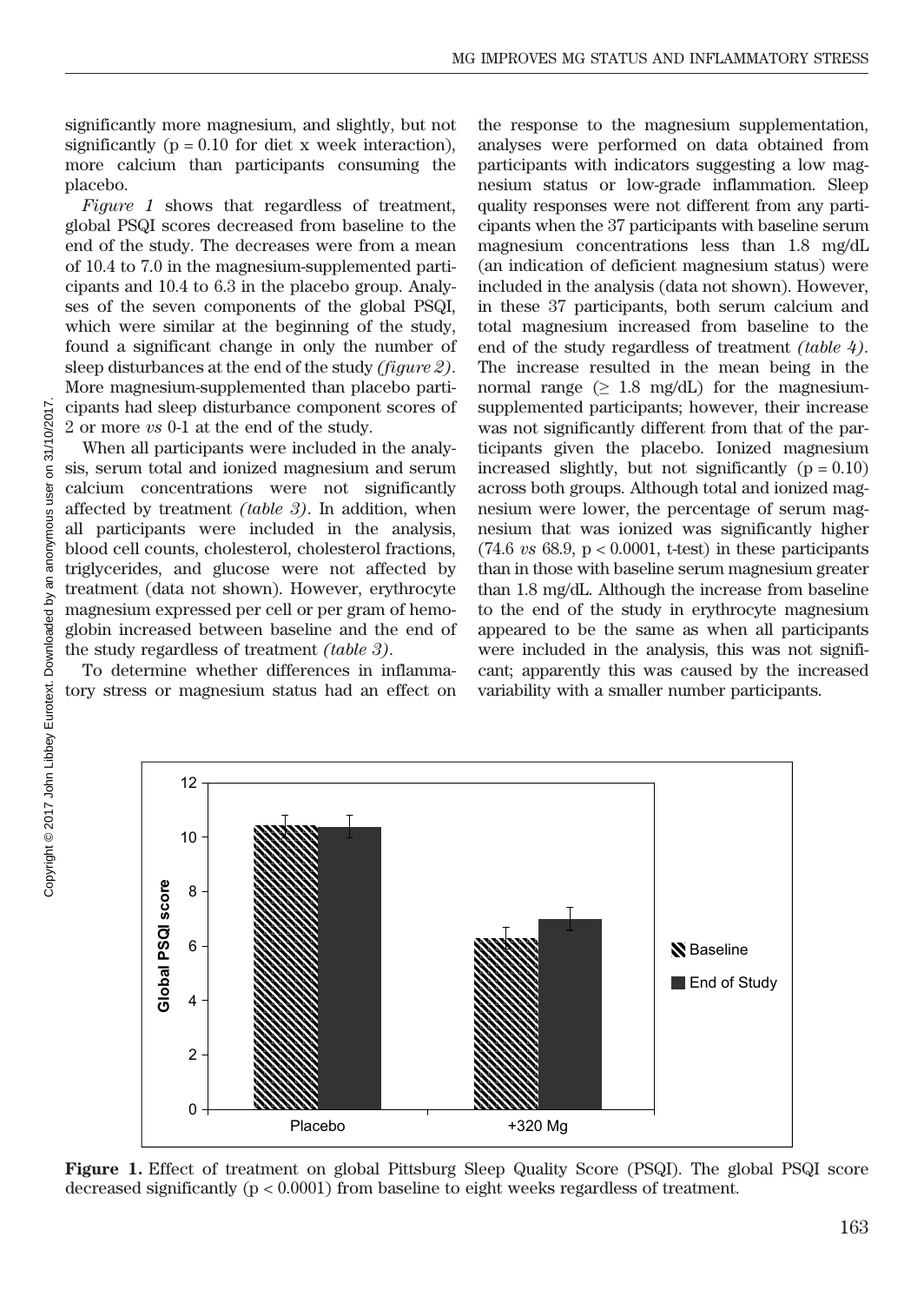

**Figure 2.** Effect of treatment on the number of subjects with a PSQI Sleep Disturbances score of  $\leq 1$  or  $>1$ . More magnesium-supplemented than placebo subjects had sleep disturbances scores greater than one at  $\frac{1}{6}$ the end of the study (Chi-square p = 0.008).

| $\rm \S$ Treatment | N  | Period          |                 | <b>Serum Magnesium</b> | <b>RBC</b> Magnesium | Serum Ca        |              |                |
|--------------------|----|-----------------|-----------------|------------------------|----------------------|-----------------|--------------|----------------|
| ξĐ                 |    |                 | Total, mg/dL    | Ionized.<br>mg/dL      | Ionized. %           | pg/cell         | $\mu$ g/g Hb | mg/dL          |
| ≌Placebo           | 47 | <b>Baseline</b> | $1.85 \pm 0.02$ | $1.33 \pm 0.01$        | $72.3 \pm 0.8$       | $4.78 \pm 0.09$ | $157 + 3$    | $8.8 \pm 0.08$ |
| ⊊Placebo           | 47 | End             | $1.86 \pm 0.02$ | $1.35+0.02$            | $73.5 \pm 0.7$       | $4.94 \pm 0.12$ | $162+4$      | $8.7 \pm 0.07$ |
| $5+300$ mg Mg/d    | 49 | <b>Baseline</b> | $1.87 \pm 0.03$ | $1.31 \pm 0.01$        | $70.0 \pm 0.8$       | $4.72 \pm 0.11$ | $155+4$      | $8.7 \pm 0.08$ |
| $5+300$ mg Mg/d    | 49 | End             | $1.92 \pm 0.03$ | $1.33 \pm 0.02$        | $69.9 \pm 0.7$       | $5.15 \pm 0.14$ | $168+4$      | $8.8 \pm 0.07$ |

 $\frac{8}{8}$ Table 3. Effect of treatment on serum (mean ± SEM) total and ionized magnesium, erythrocyte (RBC) magnesium, and serum calcium in all subjects.

The magnesium supplementation was beneficial to the 36 participant who had plasma CRP concentrations higher than 3.0 mg/L (an indication of chronic inflammatory stress) at baseline. Figure 3 shows that the magnesium-supplemented participants showed a decline of 1.6 mg/L while the participants consuming the placebo showed an increase of 1.5 mg/L between baseline and the end of the study; the difference between the two groups was significant ( $p < 0.002$ ). Figure 4 shows the changes in CRP as a ratio between baseline and the end of the study. The difference between the magnesiumsupplemented mean (0.81) and the placebo mean  $(1.23)$  was significant  $(p < 0.008)$ .

The participants who were heterozygous for the Thr1482Ile polymorphism in the TRPM7 gene did not exhibit any magnesium status characteristics different than those with the normal TRPM7 gene. Only two participants (both female and on the placebo treatment) had a homozygous 1482Ile polymorphism, which is not a sufficient number to make any conclusive statements about an effect on magnesium status. However, these two participants had serum total magnesium (1.63 and 1.72 mg/dL),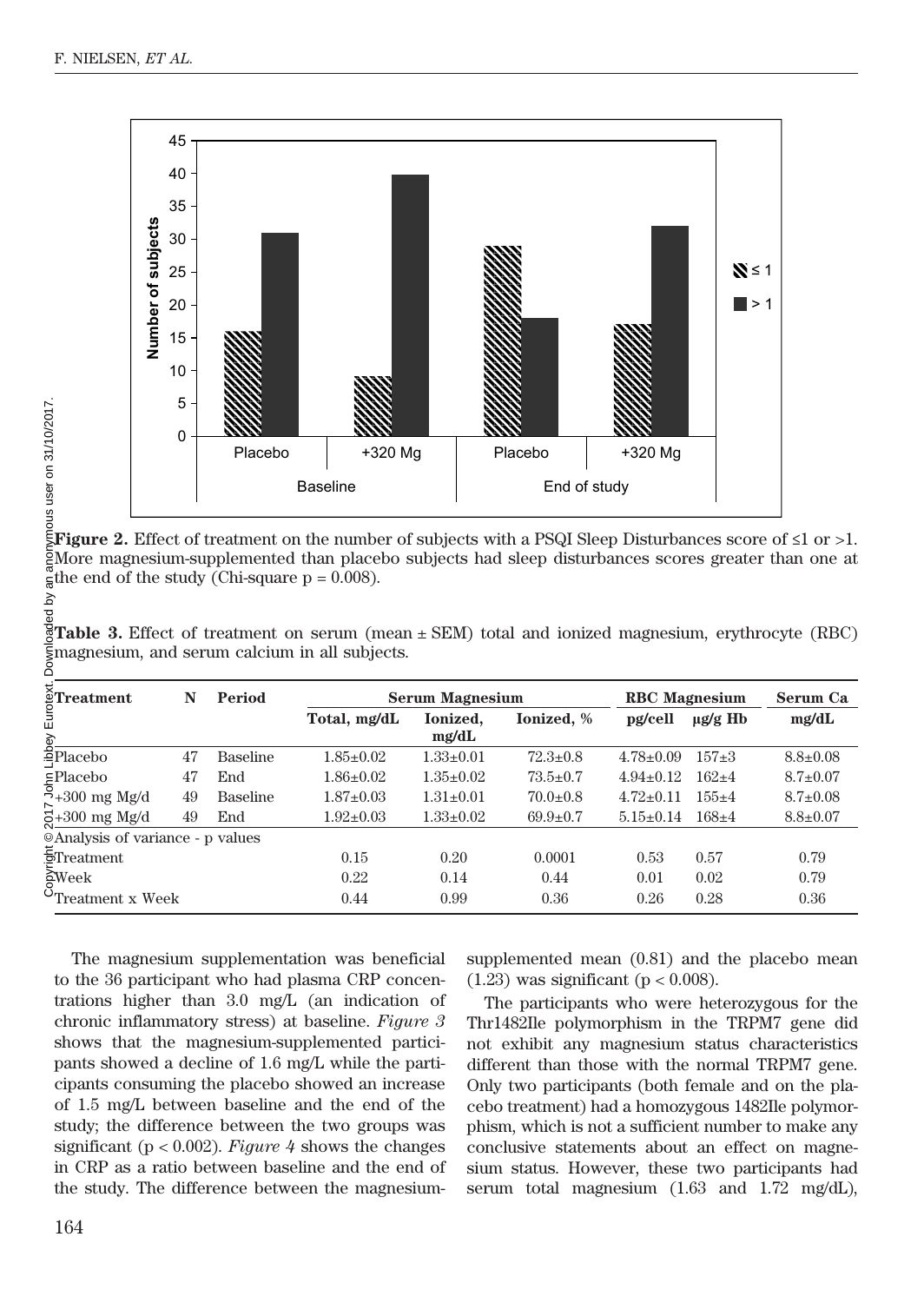|            |  |  |  |  | <b>Table 4.</b> Effect of treatment on serum (mean $\pm$ SEM) total and ionized magnesium, erythrocyte (RBC) |  |  |
|------------|--|--|--|--|--------------------------------------------------------------------------------------------------------------|--|--|
|            |  |  |  |  | magnesium, and serum calcium in subjects with baseline serum magnesium concentrations less than              |  |  |
| 1.8 mg/dL. |  |  |  |  |                                                                                                              |  |  |

| <b>Treatment</b>                  | N  | Period          |                 | Serum magnesium   | RBC magnesium  | Serum Ca        |              |                 |
|-----------------------------------|----|-----------------|-----------------|-------------------|----------------|-----------------|--------------|-----------------|
|                                   |    |                 | Total, mg/dL    | Ionized.<br>mg/dL | Ionized, %     | pg/cell         | $\mu$ g/g Hb | mg/dL           |
| Placebo                           | 17 | <b>Baseline</b> | $1.69 + 0.02$   | $1.27+0.02$       | $75.3 \pm 1.3$ | $4.94 \pm 0.21$ | $160+7$      | $8.43 \pm 0.11$ |
| Placebo                           | 17 | End             | $1.73 \pm 0.02$ | $1.30+0.03$       | $75.1 \pm 1.2$ | $4.94 \pm 0.21$ | $159+7$      | $8.52 \pm 0.11$ |
| $+300$ mg Mg/d                    | 20 | <b>Baseline</b> | $1.69 + 0.02$   | $1.25 \pm 0.01$   | $74.1 \pm 1.1$ | $4.70 \pm 0.19$ | $154 + 6$    | $8.36 \pm 0.10$ |
| $+300$ mg Mg/d                    | 20 | End             | $1.82 \pm 0.03$ | $1.29 \pm 0.02$   | $71.1 \pm 1.1$ | $5.22 \pm 0.19$ | $170 + 6$    | $8.74 \pm 0.13$ |
| Analysis of variance $-$ p values |    |                 |                 |                   |                |                 |              |                 |
| Treatment                         |    |                 | 0.07            | 0.44              | 0.03           | 0.91            | 0.78         | 0.49            |
| Week                              |    |                 | 0.001           | 0.10              | 0.19           | 0.20            | 0.27         | 0.04            |
| Treatment x Week                  |    |                 | 0.12            | 0.93              | 0.24           | 0.20            | 0.19         | 0.21            |



Figure 3. Effect of treatment on change in plasma C-reactive protein (CRP, mg/dL) between baseline and the end of the study. Compared to the placebo group, the decrease in CRP was significant ( $p = 0.001$ ).

percent ionized magnesium (80% and 84%), and urinary magnesium excretion (68 and 48 mg/day) that indicated a deficient magnesium status with dietary intakes of 238 and 289, respectively.

# Discussion

CRP apparently readily responds by increasing with sleep deprivation [25], but sleep quality apparently is not as consistently associated with an increase in chronic inflammation [10, 26]. Finding that only 40% of the participants in the present study reporting poor sleep quality, as assessed by the PSQI, had CRP values of 3.0 mg/L or greater suggests that some of the participants in the present study, who scored high on the PSQI (poor sleep quality), were not sleep-deprived. Their poor sleep quality was apparently caused by factor(s) other than an inadequate number of hours of sleep, which often causes an increase in CRP. This may have influenced the finding that magnesium supplementation vs a placebo did not significantly affect sleep quality. Sleep quality improved from a mean of 10.4 during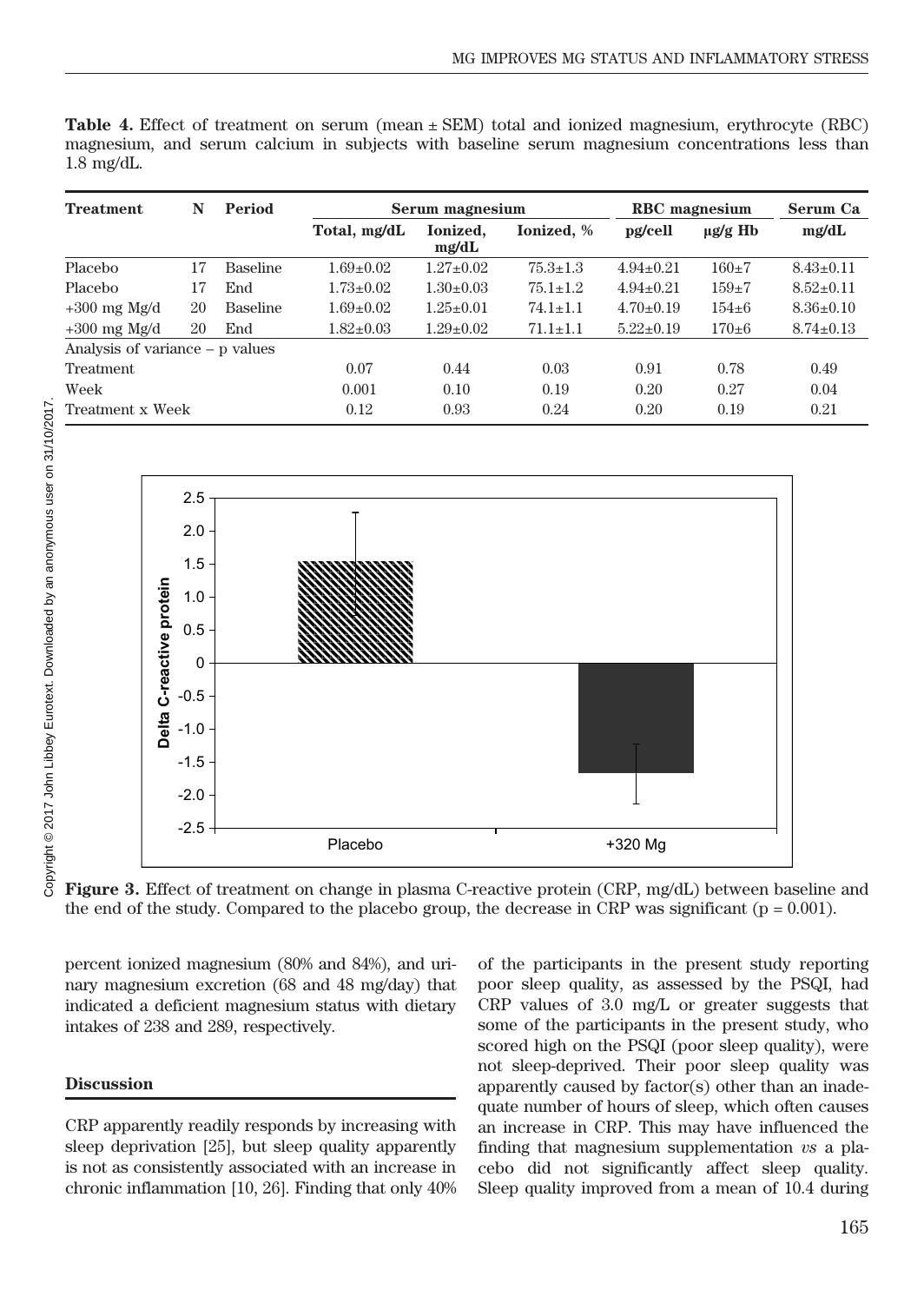

Figure 4. Effect of treatment on the ratio end of study/baseline C-reactive protein (CRP) concentration. The difference between the magnesium-supplemented and placebo group was significant  $(p = 0.008)$  ratio.

 $\frac{\delta}{2}$ the study for all participants such that the average  $g$ global PSQI score  $(6.6)$  was only slightly above the lowest score for poor quality sleep (5.0). The reason for this improvement is unclear but one possibility is that the increase was the result of a placebo effect.

The placebo effect could explain some of the find- $\frac{1}{6}$  The placebo effect could explain some of the find-<br>fings in this study. Sleep disorders are associated with decreased erythrocyte magnesium [27, 28]. Thus, if the placebo effect improved sleep, erythrocyte magnesium may increase. This is consistent with the finding of increased erythrocyte magnesium in both groups at the end of the study. The urinary Sexcretion results suggest that the increased erythrocyte magnesium was reflected by increased magnesium retention. The magnesium-supplemented group had the expected increase in urinary magnesium, most likely because more magnesium was available for absorption. In contrast, the placebo group showed a numerically decreased, but not significant according to Tukey's contrast, in urinary magnesium excretion from baseline to the end of the study, which hints at an increased retention of magnesium because dietary magnesium intake did not change substantially during the study with this group. Citrate also might have had an influence on the findings because it was the only known factor besides magnesium to which the participants were differently exposed during the study. The findings suggest that further studies, in which magnesium is supplemented in another form to participants with sleep disturbances, that elevate inflammatory stress are needed to determine whether magnesium deficiency contributes to morbidity and mortality associated with chronic inflammation in participants with poor quality sleep or sleep deprivation.

Although the present study did not definitively show that improved magnesium status improved sleep quality, it did show that magnesium supplementation improved magnesium status in participants who had a low magnesium status, based on serum magnesium concentrations.

The present study also confirmed that a low dietary magnesium intake is associated with increased circulating CRP [11-15], which is a marker of inflammatory stress. In addition, an association between low magnesium status, indicated by dietary intake and BMI, was found, which is consistent with reports that a low magnesium status is associated with chronic inflammation indicators, or with diseases with a chronic inflammation component, in obesity [29-32]. The finding that magnesium supplementation decreased plasma CRP concentrations in people with elevated CRP  $\left( < 3.0 \right)$  mg/L) while those on placebo also showed an increase supports the suggestion that the magnesium deficiency that occurs in the population according to NHANES data [1] contributes to chronic inflammatory stress.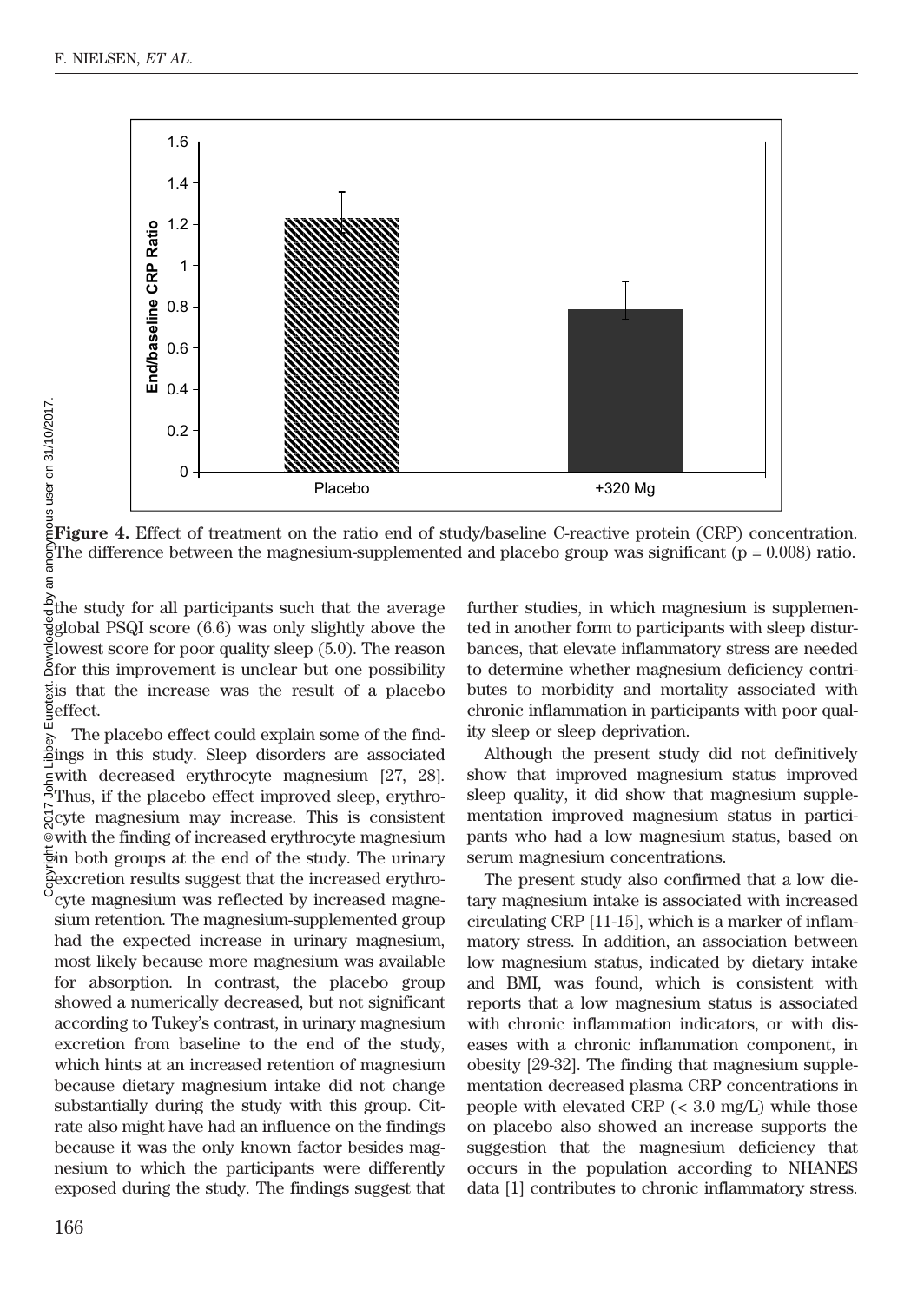The increase in the CRP ratio between baseline and the end of the study (instead of remaining close to 1.0) in the placebo group while the ratio decreased in the magnesium-supplemented group indicates that the unknown factor improving sleep quality and increasing erythrocyte magnesium did not alleviate chronic inflammatory stress indicated by a CRP value over 3.0 mg/L.

Genotyping the participants did not help in determining which subjects were more likely to be magnesium-deficient or have more severely changed magnesium status indicators with specific deficient intakes of magnesium. However, the percentage of participants with heterogeneous Thr1482Ile (18%) and with homozygous 1482Ile (2%) genotypes were similar to those reported Dai et al. (25.5% and 1.6% respectively) [20]. The two participants with the homozygous genotype exhibited serum and urine magnesium values that support the contention that people with this genotype may be more susceptible to magnesium deficiency.

## **Conclusion**

A study, in which 22 males and 78 females older than 51 years with poor sleep quality participated, found 58% were consuming less than the EAR for magnesium and 37% had serum magnesium concentrations below 1.8 mg/dL, which indicates a significant number of older adults may have subclinical magnesium deficiency. The low magnesium status indicated by dietary intakes less than the EAR was associated with increased plasma CRP and BMI. The finding that magnesium citrate supplementation compared to a sodium citrate placebo decreased plasma CRP in participants with values above 3.0 mg/dL indicates that subclinical magnesium deficiency may exacerbate conditions that result in chronic inflammatory stress. Whether magnesium deficiency contributes to chronic inflammatory stress induced by some forms of poor sleep quality was not established in the present study because some unknown factor, possibly a placebo effect, resulted in improved sleep quality in all participants during the study. However, a change in erythrocyte magnesium and different urinary magnesium excretion and the CRP response to magnesium vs placebo suggest that there is an association between magnesium and sleep quality that needs further study using different supplements and participants with sleep changes resulting in inflammatory stress to determine its nature.

#### Acknowledgments

The author thanks the members of the Grand Forks Human Nutrition Research Center human studies staff that made this study possible: Wesley Canfield (medical affairs), Sandra Gallagher (clinical chemistry), Bonnie Hoverson (supplements), Craig Lacher (mineral analyses), Brenda Ling (recruiting), Emily Nielsen (study coordination), James Penland (sleep assessment methods), Angela Scheett (food diaries), and Becky Stadstad (PSQI scoring). The author wishes to thank Ona Scandurra, Dr. Paul Lohmann, Inc., Islandia, NY for supplying magnesium citrate and Tyrase Research, Grand Forks, ND, for funding the research.

## Disclosure

None of the authors has any conflict of interest or financial support to disclose.

### References

- 1. Kruse HD, Orent ER, McCollum EV. Studies on magnesium deficiency in animals. Symptomatology resulting from magnesium deprivation. *J Biol Chem* 1932; 96: 519-39.
- 2. Mazur A, Maier JAM, Rock E, Gueux E, Nowacki W, Rayssiguieer Y. Magnesium and the inflammatory response: potential physiopathological implications. Arch Biochem Biophys 2007; 458: 48-56.
- 3. Moshfegh A, Goldman J, Ahuja J, Rodes D, LaComb R. What we eat in America, NHANES 2005-2006: Usual intakes from food and water compared to 1997 Dietary Reference Intakes for vitamin D, calcium, phosphorus, and magnesium. US Department of Agriculture, Agricultural Research Service, 2009. Available at: http:// www.ars.usda.gov/ba/bhnrc/fsrg. Accessed November 2009.
- 4. Food and Nutrition Board, Institute of Medicine. Magnesium. In: Dietary Reference Intakes for calcium, phosphorus, magnesium, vitamin D, and fluoride. Washington, DC: National Academy Press, 1997: 190-249.
- 5. Vormann J, Günther T, Höllriegl V, Schümann K. Pathobiochemical effects of graded magnesium deficiency in rats. Z Ernährungswiss 1998; 37 (Suppl. 1): 92-7.
- 6. Kramer JH, Mak IT, Phillips TM, Weglicki WB. Dietary magnesium intake influences circulating proinflammatory neuropeptide levels and loss of myocardial tolerance to postischemic stress. Exp Biol Med 2003; 228: 655-73.
- 7. Hegsted DM, Vitale JJ, McGrath H. The effect of low temperature and dietary calcium upon magnesium requirement. J Nutr 1956; 58: 175-88.